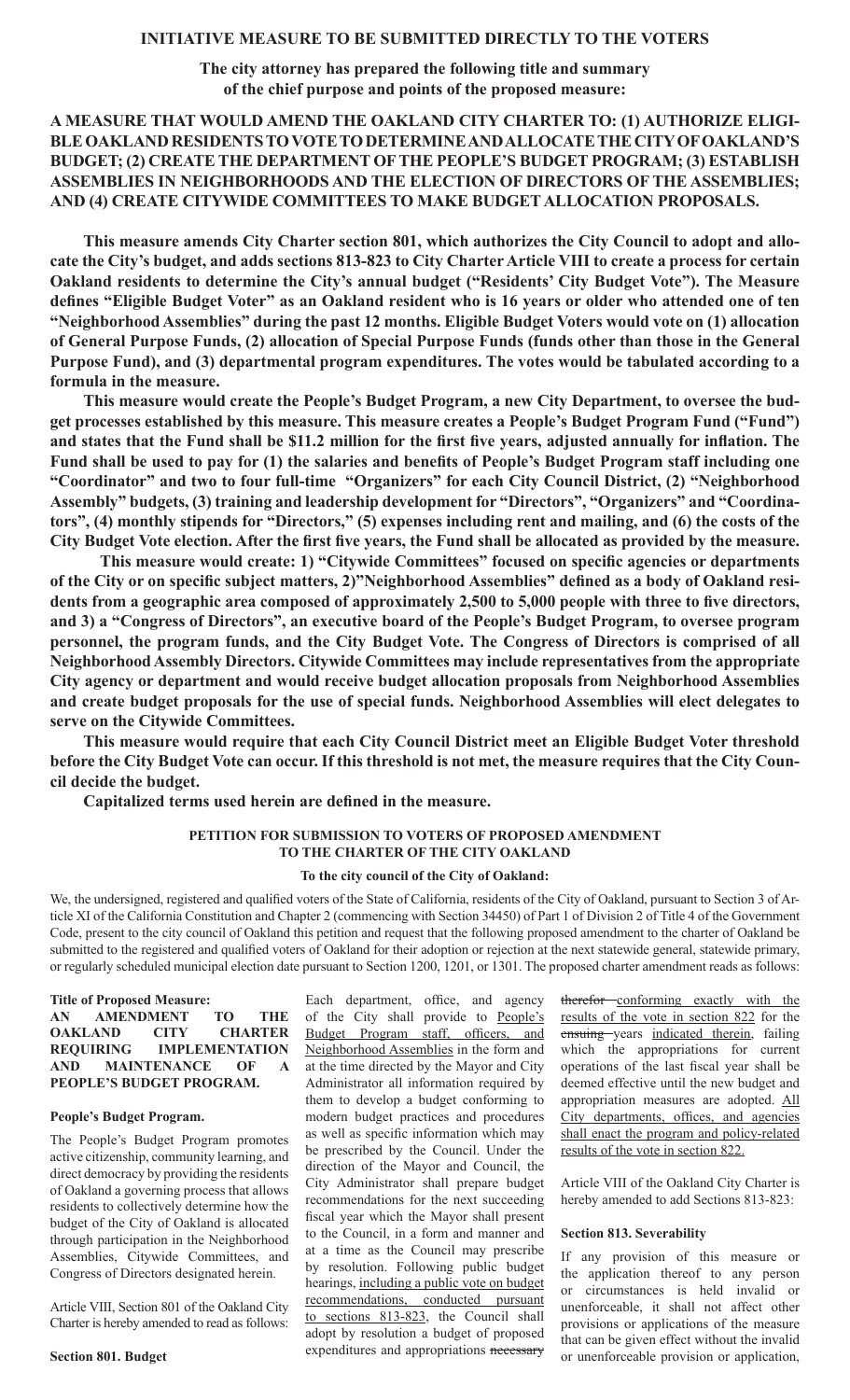and to this end the provisions of Sections **Table 1** 801 and 813-823 are severable.

### **Section 814. People's Budget Program**

Sections 814-823 of this measure establishes the People's Budget Program. The People's Budget Program shall be a City department on the same organizational level as City Attorney, Mayor, City Council, and City Auditor. Residents of Oakland shall determine how the City's budget is allocated through a City Budget Vote.

#### **Section 815. Definitions**

The definitions in this section govern the construction of Sections 801 and 814-823 of the Oakland City Charter:

A. Ballot: The Ballot will allow voters to vote on funding allocations for each agency/ department, proposals for the use of funds previously allocated, and amendments to the People's Budget Program submitted by the Congress of Directors.

B. Citywide Committees: Committees composed of delegates from multiple Neighborhood Assemblies, focused on particular agencies/departments or areas of expertise. They may include representatives from the particular City agency/ department. Citywide Committees receive proposals from Neighborhood Assemblies and synthesize program recommendations for their particular agency/department. They also make proposals for the use of special funds targeting specific agencies/ departments.

C. City Budget Vote: An annual citywide vote by Ballot to determine 1) the City's total annual budget for the second fiscal year after the vote and 2) Departmental Program Expenditures allocated in the previous year's City Budget Vote for the immediately following fiscal year.

D. Congress of Directors: The executive board of the People's Budget Program, made up of all Directors.

E. Coordinators: Full-time staff for the People's Budget Program who support and promote the Program citywide.

F. Campaign Coalition: A temporary body of organizational representatives and community leaders who initiated the campaign to create the People's Budget Program. This Coalition facilitates initial implementation of this Program.

G. Directors: Elected Eligible Voters responsible for organizing, facilitating, and providing leadership to a Neighborhood Assembly. Directors must reside within the boundaries of the Neighborhood Assembly where they are elected.

H. District Launch Assembly: A convening in each City Council District to implement the first stages of the People's Budget Program.

I. Effective Date: Date when the measure is passed into law.

J. Eligible Budget Voter: Eligible Voters who have attended at least one Neighborhood Assembly meeting in any

| <b>Item</b>                                                                        | <b>Percentage of total People's Budget</b><br><b>Program Fund</b> |
|------------------------------------------------------------------------------------|-------------------------------------------------------------------|
| Salaries and benefits <sup>1</sup>                                                 | 29%                                                               |
| Neighborhood Assembly budgets                                                      | $11\%$                                                            |
| Training and leadership development for<br>Directors, Organizers, and Coordinators | $7\%$                                                             |
| Director stipends                                                                  | 21%                                                               |
| Office and administrative expenses, in-<br>cluding rent and mailing                | $4\%$                                                             |
| City Budget Vote                                                                   | 28%                                                               |
| <b>TOTAL</b>                                                                       | 100%                                                              |

*1 See Section 818 for initial salary and benefit levels.*

Neighborhood Assembly Area during the last twelve (12) consecutive months. Eligible Budget Voters may participate in the City Budget Vote.

K. Eligible Voter: A resident of Oakland who is sixteen (16) years of age or older.

L. Neighborhood Assembly: A neighborhood-based body for the sharing of information, collective conversation, and decision-making, corresponding to a geographic area with approximately 2,500 - 5,000 residents.

M. Neighborhood Assembly Area: The local geographic region corresponding to a given Neighborhood Assembly.

N. Neighborhood Launch Assembly: A convening in each United States 2020 Census Tract (Census Tract) within Oakland city limits to determine Neighborhood Assembly boundaries, elect Directors, and implement the first stages of the People's Budget Program.

O. Organizers: Staff for the People's Budget Program, with special focus on outreach and supporting the Neighborhood Assemblies.

P. People's Budget Program (or Program): The City department created by this initiative that implements key aspects of Oakland's budgeting process and facilitates civic engagement, dialogue, and participatory decision-making among the residents of Oakland pursuant to this Article.

Q. People's Budget Program Fund: A designated fund within the City's General Fund to which is allocated the annual budget for the People's Budget Program.

### **Section 816. The People's Budget Program Fund**

All People's Budget Program Fund values correspond to 2022 dollars and shall be annually adjusted for inflation.

#### *(1) Initial Funding*

For the first five (5) years following Effective Date, the People's Budget Program Fund shall be \$11.2 million. During this period, the Congress of Directors may adjust the initial line items and funding levels shown in Table 1, so long as the total amount does not exceed the total Fund amount. After five (5) years, the People's Budget Program Fund shall be allocated pursuant to Sections 817-823.

#### *(2) City Budget Vote*

Sufficient funds to hold a standalone City election, as calculated by county election officials, for a number of voters not less than the number of voters who voted for a Mayoral candidate in the most recent Oakland mayoral election, shall be set aside for the purposes of holding the City Budget Vote.

### **Section 817. Formation of the People's Budget Program**

The formation of the People's Budget Program shall follow the timeline outlined in Table 2. In the event of changes to City Council Districts, the same process shall be used, limited to the Districts and Neighborhood Assemblies affected by the changes.

#### *(1) Public Notification*

The following minimum public notification practices shall be followed in advance of the District Launch Assemblies and Neighborhood Launch Assemblies: (a) Notice by mail to all Eligible Voters; (b) Notice via electronic communication to

every high school student in Oakland; (c) Notice posted electronically, including

via major City email lists and prominently on the main City website; and

(d) At least one informational meeting in each City Council District, hosted and organized by the Councilmember for each district. The at-large Councilmember shall also host one such informational hearing.

#### *(2) District Launch Assemblies*

Within forty-four (44) days after Effective Date, the City Clerk's office must notify all Oakland residents of District Launch Assemblies pursuant to Section 817.1, including a call for candidates for the Coordinator positions, and basic information about the People's Budget Program. The District Launch Assemblies must be held within ninety (90) days of passing the initiative. The City Clerk shall coordinate with the People's Budget Program Campaign Coalition and City agencies/departments (including but not limited to the City Department of Neighborhood Services) to delegate responsibilities for planning, facilitating, and securing locations for the District Launch Assemblies. Decision-making at District Launch Assemblies requires a quorum of seventy-five (75) Eligible Voters who reside in the district.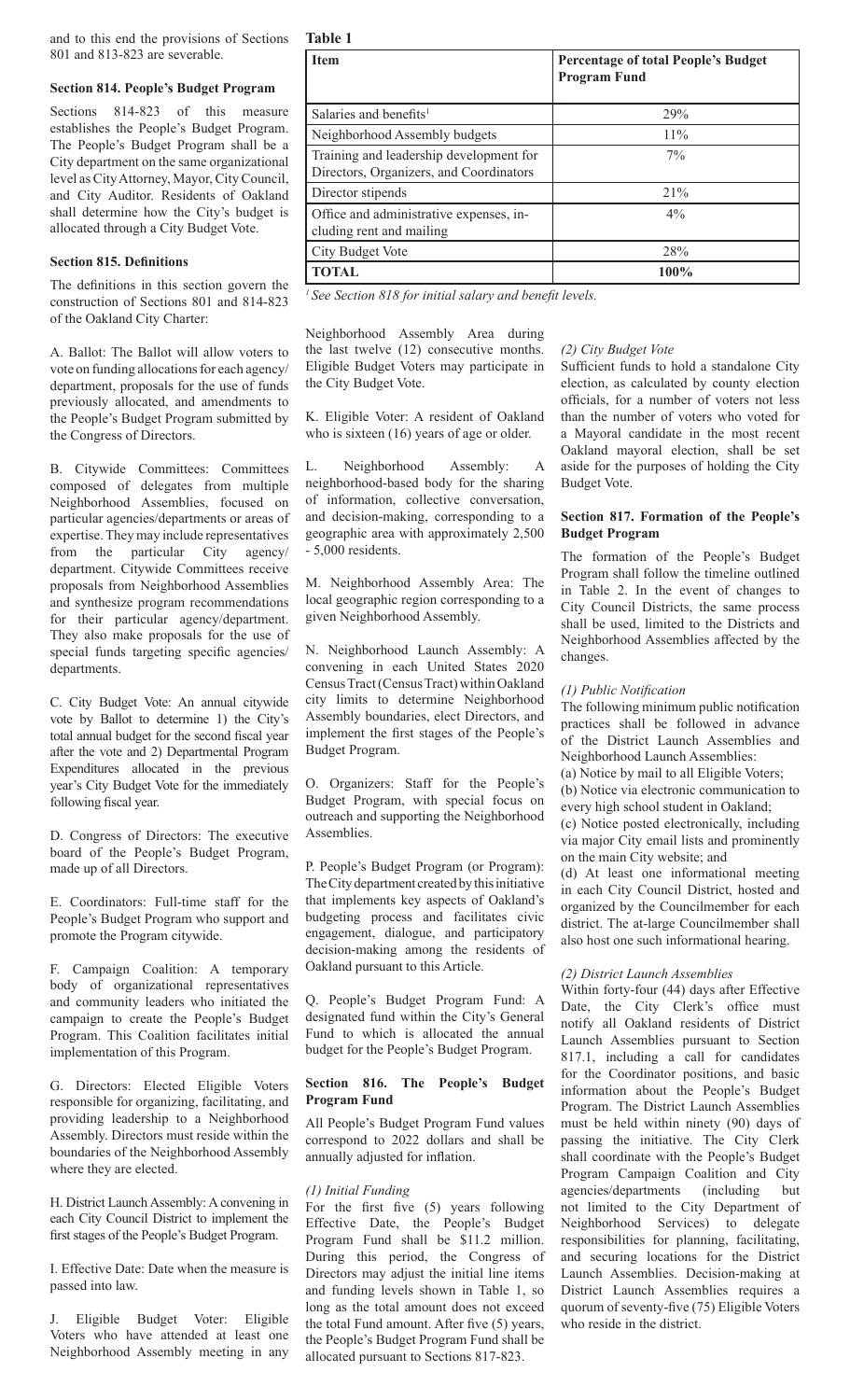**Table 2**

| <b>Name</b>                                                                                                 | <b>Deadline</b>                                                                                                                        |
|-------------------------------------------------------------------------------------------------------------|----------------------------------------------------------------------------------------------------------------------------------------|
| <b>Effective Date</b>                                                                                       | Not applicable                                                                                                                         |
| Notification of District Launch Assem-<br>blies and solicitation of candidates for<br>Coordinator positions | Within forty-four (44) days after Effec-<br>tive Date                                                                                  |
| Petitions of candidacy for Coordinator<br>positions due                                                     | Within fifty-one (51) days after Notifi-<br>cation of District Launch Assemblies and<br>before District Launch Assemblies              |
| District Launch Assemblies held                                                                             | Within ninety (90) days after Effective<br>Date                                                                                        |
| Solicitation of applicants for Organizer<br>positions and candidates for Director<br>positions              | Within ninety (90) days after Effective<br>Date                                                                                        |
| Organizers hired                                                                                            | Within sixty (60) days after District<br>Launch Assemblies and before Neighbor-<br>hood Launch Assemblies                              |
| Notification of Neighborhood Launch<br>Assemblies                                                           | Within fifty-eight (58) days after District<br>Launch Assemblies                                                                       |
| Petitions of candidacy for Director posi-<br>tions due                                                      | Within fifty-one (51) days after Notifi-<br>cation of Neighborhood Launch Assem-<br>blies and before Neighborhood Launch<br>Assemblies |
| Neighborhood Launch Assemblies held                                                                         | Within seventy-nine (79) days after Dis-<br>trict Launch Assemblies in corresponding<br><b>City Council Districts</b>                  |

## *(a) Election of Coordinators*

In the inaugural year, Coordinators for each City Council District shall be chosen by a majority vote of Eligible Voters present at the District Launch Assemblies who also reside in the district. Interested parties must submit their petition for candidacy no later than fifty-one (51) days after notification of the District Launch Assemblies, accompanied by thirty (30) signatures from Eligible Voters in their City Council District. Votes are cast at the District Launch Assemblies in a manner determined and facilitated by the People's Budget Program Campaign Coalition. Subsequent hiring decisions shall be made pursuant to Section 819.

## *(b) Hiring of Organizers*

Coordinators shall solicit applicants for the Organizer positions at the District Launch Assemblies. Coordinators shall hire Organizers within sixty (60) days of the District Launch Assemblies. Subsequent hiring decisions shall be made pursuant to Section 819.

### *(c) Deadlines and Consequences*

If notification deadlines described in this section are not met, each member of City Council shall be fined one day's pay for each day of delay. These funds shall be transferred to the People's Budget Program Fund.

### *(3) Neighborhood Launch Assemblies*

Within fifty-eight (58) days after the District Launch Assemblies, the City Clerk's office must notify all residents of Oakland of Neighborhood Launch Assemblies, to be held in each Census Tract area. Notification shall include Census Tract assignments and a call for candidates for Director positions. Organizers shall assist in informing residents. Neighborhood Launch Assemblies must be held within seventy-nine (79) days of the District Launch Assembly in the corresponding City Council District. Coordinators shall work with the appropriate City offices and

the People's Budget Program Campaign Coalition to plan the Neighborhood Launch Assemblies. For decisions to occur, a quorum of fifty (50) Eligible Voters who reside in the given Census Tract area must be in attendance.

### *(a) Determination of Neighborhood Assembly Boundaries*

Each Neighborhood Launch Assembly shall receive a map of their Census Tract area. People's Budget Program staff shall determine and facilitate a process by which Eligible Voters will divide their Census Tract area into Neighborhood Assembly Areas. The final Neighborhood Assembly boundaries shall be decided by majority vote of attending Eligible Voters who are residents of the Census Tract area.

### *(b) Inaugural Election of Directors*

Within fourteen (14) days after notification of the Neighborhood Launch Assembly, interested parties shall submit their petition for candidacy including twenty (20) signatures from Eligible Voters in their Census Tract area. Initially, the Directors for each Neighborhood Assembly shall be Eligible Voters and shall be chosen as follows: candidates who receive the first and second most votes will be appointed for a three year term; candidates who receive the third, fourth, and fifth most votes will be appointed for a two-year term. Subsequent elections shall take place pursuant to the procedures set forth in Section 821(5)(a).

### **Section 818. Staff for People's Budget Program**

People's Budget Program staff are City staff and entitled to all the rights and<br>responsibilities appertaining thereto. appertaining thereto. Classifications for the staff positions set forth in Section 818 shall be created as expeditiously as possible; in lieu of a new classification, the closest existing job classification(s) may be used temporarily until the actual classification is created, and City staff shall work expeditiously to

recruit and fill positions, so as not to impede the effective and timely implementation of Sections 813-823.

### *(1) Salaries and benefits*

The City shall make appropriate changes to its labor contracts to incorporate the new positions. The employment requirements stated here shall remain in effect until the City has done so.

### *(2) Coordinators*

One Coordinator shall be hired per City Council District. At the time of hire, Coordinators must have been residents of the district in which they are hired for a minimum of three hundred sixty-five (365) consecutive days. Coordinators shall promote the People's Budget Program to the public, serve as liaisons between Neighborhood Assemblies and City officials, hire and oversee the work of Organizers, support the Directors, schedule and facilitate Congress of Directors meetings at the request of Congress of Directors, administer Neighborhood Assembly Budgets set forth in Section 821.6 to Directors within their district, manage records of Eligible Budget Voters, and ensure that educational and informational materials are appropriately and sufficiently prepared for and gathered from Neighborhood Assemblies.

### *(3) Organizers*

Organizers support the Neighborhood Assemblies within their district by performing outreach within their district, with a special emphasis on Neighborhood Assembly Areas with lower rates of participation in the Program. For the first three (3) years, Coordinators shall hire the full-time equivalent (FTE) of twenty-one (21) Organizers. Council Districts 5, 6, and 7 shall have four (4) FTE Organizers. Council District 3 shall have three (3) FTE Organizers. Council Districts 1, 2, and 4 shall have two (2) FTE Organizers. In subsequent years, hiring decisions are made by the Congress of Directors pursuant to Section 819. Organizers are hired for one-year-long contracts. At the time of hire, Organizers must have been residents of the district in which they are hired for a minimum of thirty (30) consecutive days. Organizers may be deployed outside their district. Organizers' contracts are automatically renewed unless, at a year-end review, the Congress of Directors recommends against rehiring. In such cases, Organizers must reapply for the position.

### **Section 819. Congress of Directors**

The executive board of the People's Budget Program is the Congress of Directors. The Congress of Directors is made up of all Neighborhood Assembly Directors. It shall meet at least twice a year. All Directors shall attend or send an alternate. Meetings shall be open to the public.

### *(1) Function*

The Congress of Directors' functions include: 1) overseeing staff; 2) overseeing the People's Budget Program Fund; 3) receiving, compiling, and preparing for citywide vote proposals from Neighborhood Assemblies that involve substantive changes in the functioning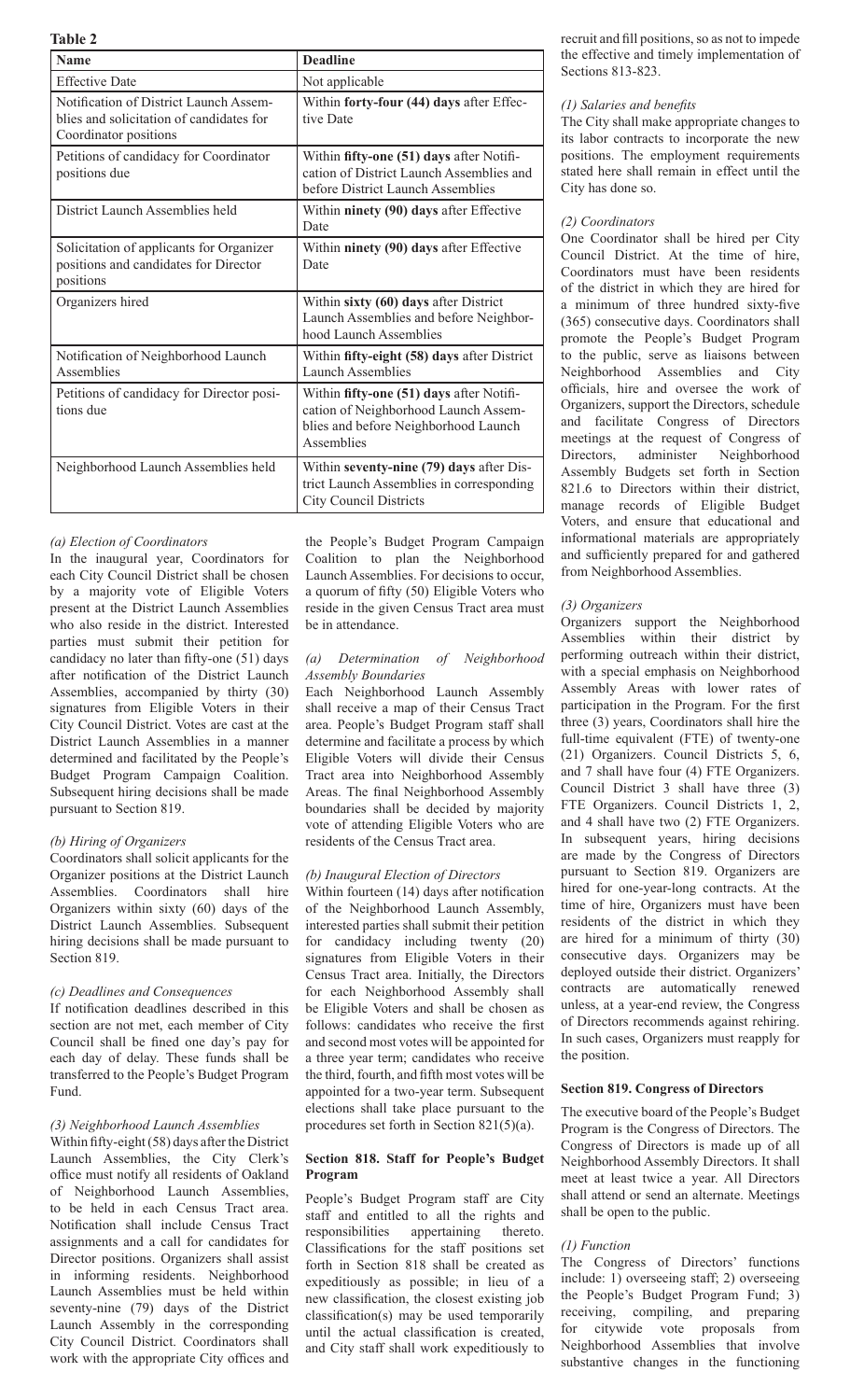| v<br>×<br>٧ |  |
|-------------|--|
|-------------|--|

| <b>Position</b> | <b>Annual Salary (equiv.)</b> | <b>Annual Benefits</b> | FTE $\left(\frac{9}{6}\right)$ |
|-----------------|-------------------------------|------------------------|--------------------------------|
| Coordinators    | $$71,826 - $88,187$           | equivalent to \$32,000 | $100\%$                        |
| Organizers      | $$65,747 - $80,730$           | equivalent to \$31,000 | $100\%$                        |

of the People's Budget Program; 4) overseeing the City Budget Vote; and 5) facilitating the exchange of information between City agencies/departments and the Neighborhood Assemblies. The Congress of Directors may form committees to perform these functions. Such committees shall be created pursuant to the decisionmaking process in Section 819(2).

*(2) Congress of Directors Decision-making* The Congress of Directors shall make decisions based upon majority rule, except for decisions for which a different process is specified herein. For specific decisions, the Congress of Directors may adopt a decision process with a higher threshold for agreement than majority rule. A simple majority of Directors must be present for quorum.

*(3) Amending the People's Budget Program* More substantive changes which require a citywide vote work just like agency/ department-specific proposals, except that such proposals go to the Congress of Directors instead of to a Citywide Committee. These amendments are included in the City Budget Vote.

### **Section 820. Citywide Committees**

The purpose of Citywide Committees is to receive and synthesize agency/ department-specific program proposals from Neighborhood Assemblies and to make proposals regarding the use of special (i.e., non-general) funds. The Citywide Committees shall make monthly reports to the Neighborhood Assemblies.

### *(1) Formation*

The Citywide Committee for a given agency/department is established once one of the following occurs: 1) at least one (1) Neighborhood Assembly in each City Council District approves a proposal specifically focused on that agency/ department, or 2) a set of Directors that includes at least one (1) Director from each City Council District calls for the formation of such a Citywide Committee.

### *(2) Composition and Meetings*

Citywide Committees are made up of up to one (1) delegate elected by each Neighborhood Assembly, and zero (0) or more delegates from the appropriate City agency/department. The Committee must include at least one delegate from a Neighborhood Assembly in each City Council District. At most one-third (1/3) of all delegates for each Citywide Committee can be delegates from the corresponding City agency/department. Once elected, delegates to a Citywide Committee from Neighborhood Assemblies serve twoyear terms. Elected Citywide Committee delegates can serve a maximum of four (4) consecutive terms. Quorum consists of at least seven (7) delegates from Neighborhood Assemblies. A Citywide Committee votes according to majority rule, until and unless it decides to change its voting procedure to require a higher threshold of agreement.

Citywide Committees shall meet at least once every two (2) months. Their meetings shall be open to the public. The work of the Citywide Committees is supported by People's Budget Program staff. The City shall make space available for the meetings of the Citywide Committees. Agencies/departments shall share with the Citywide Committees any and all information pertaining to the development and implementation of the budget that they share with the Mayor, City Administrator, and City Council.

#### *(3) Agency/Department-Specific Program Expenditure Proposals*

Throughout the year, a Citywide Committee may receive proposals from Neighborhood Assemblies regarding the budget for its particular agency/ department. Neighborhood Assemblies may submit proposals on matters relating to the budget of a specific agency/department to the appropriate Citywide Committee. The Citywide Committee shall review the proposals it receives, then select from and synthesize those proposals into a single agency/department-specific proposal to be submitted to the Congress of Directors along with any explanatory materials. The Congress of Directors shall submit all such Citywide Committee proposals to vote at the yearly City Budget Vote. These proposals are voted on in the Departmental Program Expenditures section of the ballot, as described below in Section 822(4)(c). All agencies/departments are encouraged to collaborate with the Citywide Committees and may develop joint budget and/or program proposals to be voted upon in the manner below.

### *(4) Special Funds Proposals*

The Citywide Committee may make recommendations to the Congress of Directors regarding the use of special funds for their agency/department. The Congress of Directors receives all such proposals from the Citywide Committees and shall select from and synthesize them into a package to be voted on at the yearly City Budget Vote according to Section 822(4) (b).

# **Section 821. Neighborhood Assemblies**

# *(1) Size*

Neighborhood Assembly boundaries shall be based on the Census Tract areas as of April 2020. Each Census Tract area will initially be subdivided into Neighborhood Assembly Areas of approximately 2,500- 5,000 people. The subdivision boundaries will be determined by Neighborhood Launch Assemblies in each Census Tract area. The Congress of Directors may propose changes to Neighborhood Assembly boundaries and minimum/ maximum population thresholds for Neighborhood Assemblies. Proposals will be voted on at the Neighborhood Assemblies during the annual City Budget Vote described below.

### *(2) Meetings*

Neighborhood Assemblies will hold meetings at least ten (10) times per year during ten (10) different months. The first Neighborhood Assembly meetings will be held within one (1) month of the Neighborhood Launch Assemblies. The meetings shall be open to the public.

### *(3) Public Notification*

All Eligible Voters shall be notified of the Neighborhood Assembly meetings in their Neighborhood Assembly Area in a manner determined by the Congress of Directors.

#### *(4) Neighborhood Assembly Decision-Making Process*

Although the meetings are open to the public, only Eligible Voters who reside within the Neighborhood Assembly Area are eligible to vote in that Neighborhood Assembly's decisions. The City Budget Vote does not count as a Neighborhood Assembly decision, since it is a citywide vote.

A quorum of thirty (30) such Eligible Voters who are present at the beginning of the meeting is required for decision making in a Neighborhood Assembly. Neighborhood Assemblies shall make decisions based upon a majority vote. This process can be amended by the Neighborhood Assembly, as long as a quorum of thirty (30) Eligible Voters who reside within the Neighborhood Assembly Area are present for such a vote.

### *(5) Directors*

### *(a) Election of Directors*

Each Neighborhood Assembly shall have between three (3) and five (5) elected Directors to collaboratively administer the Neighborhood Assembly. Inaugural Directors shall serve a one-year term and shall be selected from among Eligible Voters in each Neighborhood Assembly Area. In all subsequent elections after the inaugural year, all Directors shall be limited to serving two-year terms and are eligible to serve multiple, non-consecutive terms. Individuals interested in serving as Directors shall first gather twenty (20) signatures from Eligible Voters who live within the Neighborhood Assembly Area supporting their nomination. Each Neighborhood Assembly shall elect new Directors prior to the end of an exiting Director's term.

### *(b) Duties*

Directors shall prepare, publicize, and facilitate the Neighborhood Assembly meetings. Facilitation of meetings includes tracking attendance of meeting participants. Directors may delegate these tasks as needed. Directors also serve as stewards of the operating budget of their Neighborhood Assembly as described in Section 821(6).

*(c) Training and Leadership Development* The training and leadership development opportunities provided to Directors shall focus on leadership skills and local knowledge. Leadership skills include an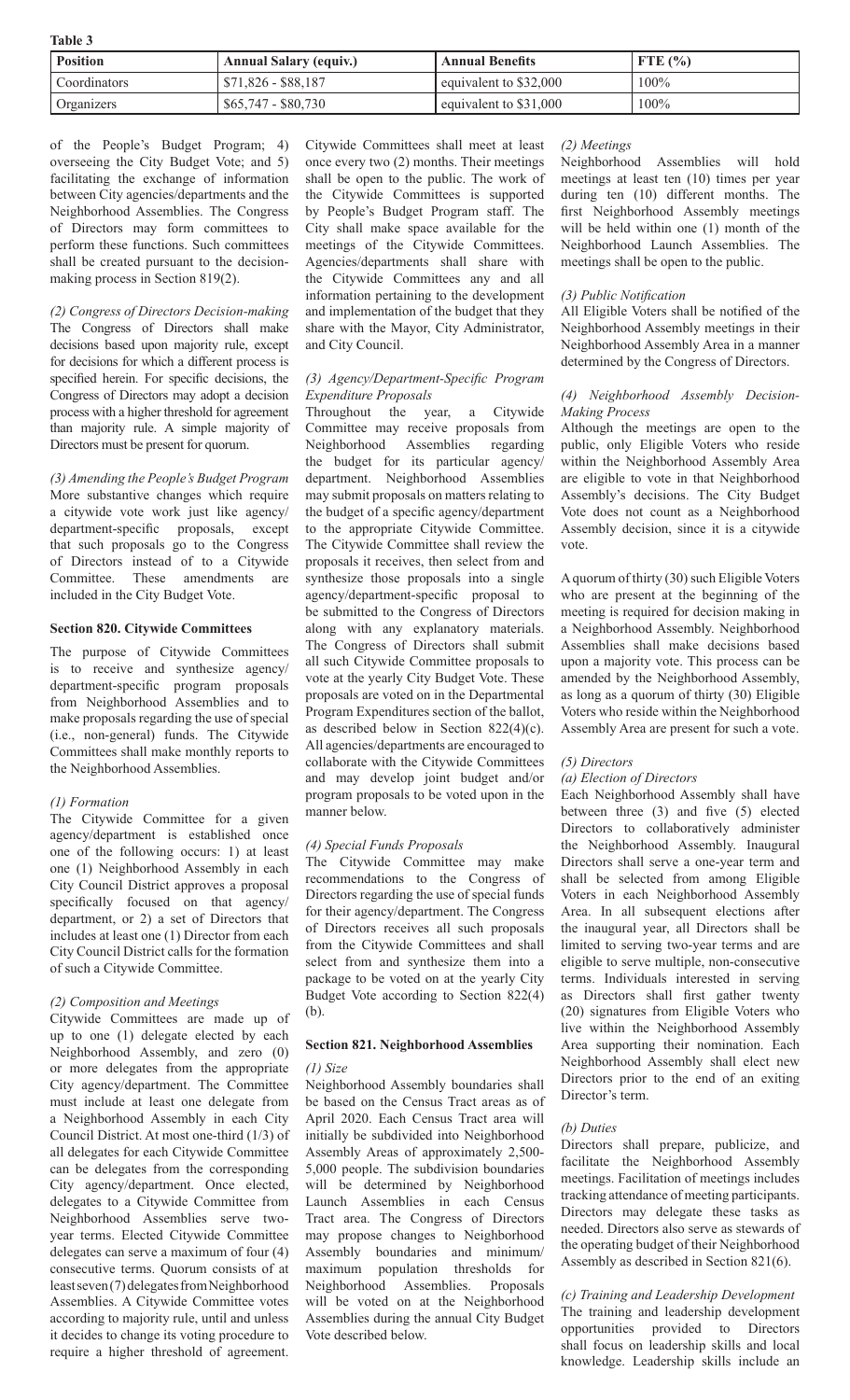understanding and recognition of antioppression principles, facilitation of group decision-making skills, management skills, organization skills, communication skills, and outreach skills. Local knowledge includes an understanding and recognition of current and historical cultural and economic trends in Oakland, the functioning of City agencies/departments, and issues impacting Oakland's budget.

#### *(d) Director Stipends*

Directors shall be eligible to receive a stipend of up to \$400 per month for each month of their tenure. The stipend will be made available on an opt-in basis to all Directors at the beginning of their term.

#### *(e) Recall*

If a Director is determined to be unable or unwilling to fulfill their duties by a threefourths (3/4) supermajority vote of the Congress of Directors or a petition signed by a three-fourths (3/4) supermajority of the Eligible Voters of the respective Neighborhood Assembly Area, then that Director shall be removed from their role, allowing their Neighborhood Assembly to elect a new Director to serve for the remainder of their term.

### *(6) Neighborhood Assembly Budget*

Each Neighborhood Assembly shall be allocated a minimum of \$12,400 per year (i.e., \$1,033.33 per month) for meeting supplies and outreach materials. Within this budget, \$2,400 shall be earmarked annually for grants to youth-led projects in their respective Neighborhood Assembly Area. All funds not spent by the end of the fiscal year shall be transferred back to the People's Budget Program Fund.

### *(7) Meeting Location*

For each participating Neighborhood Assembly, the City of Oakland shall subsidize or make available, as needed, at least one (1) meeting space that can accommodate a minimum of fifty (50) people each month. To the greatest extent possible, this space must be within the given Neighborhood Assembly Area. City staff shall work with Directors to identify and secure meeting locations.

#### **Section 822. City Budget Vote**

#### *(1) Eligibility and Quorum*

In order for a City Budget Vote to occur, the number of Eligible Budget Voters in each City Council District must be greater than or equal to 1% of the number of voters in that City Council District that cast a vote for a mayoral candidate in the most recent mayoral election. If this threshold is not met, the budget is decided by the City Council.

### *(2) Public Notification*

The following minimum public notification practices must be followed in advance of the City Budget Vote:

(a) Notice by mail to all Eligible Budget Voters at least six (6) weeks prior to the City Budget Vote; and

(b) Notice posted electronically, including via major City email lists and prominently on the main City website and other appropriate mass electronic communications.

#### *(3) Ballot Distribution and Voting Procedure*

Voting on the budget is to occur during the first week of June. The timing of this period may be changed by the Congress of Directors, with a threshold of two-thirds (2/3) supermajority for the approval of such a change. Sample ballots are to be distributed to all households with at least one (1) Eligible Budget Voter, no later than two weeks prior to the City Budget Vote. During the allotted one-week period, each Neighborhood Assembly shall convene a special meeting dedicated to the City Budget Vote. Each Neighborhood Assembly meeting place shall serve as a polling place.

For the purpose of voting on the City's budget, all Neighborhood Assemblies shall have access to sufficient voting equipment and resources at a similar level provided for other municipal elections.

#### *(4) Ballot Content*

The official Ballot shall be designed by the Congress of Directors, with support from People's Budget Program staff and City election officials, and conform to appropriate standards set out in the California Elections Code. The Ballot shall include an explanation of the function of each agency/department being voted upon, prior year allocations for those agencies/ departments, and recommendations from Citywide Committees and City Council. The Ballot shall include three (3) voting sections: (1) Allocating General Purpose Funds, (2) Allocating Special Purpose Funds, and (3) Approving Departmental Program Expenditures, described below. The Ballot may also include a fourth section to vote on amendments to the People's Budget Program, if any are proposed by the Congress of Directors.

#### *(a) General Funds Allocation*

The Eligible Budget Voters will decide what percentage of the General Purpose Fund will be allocated to each City agency/ department. In order for this section of the ballot to be counted for a given voter, the percentages must add up to exactly onehundred (100) percent. Voting equipment facilitating this validity check shall be provided.

The final result is the average of all the votes. The General Funds Allocation thus decided goes into effect in the second fiscal year after the vote.

#### *(b) Special Funds Allocation*

Voters will decide between up two (2) allocation packages of all funds other than those in the General Purpose Fund. The Congress of Directors may propose an allocation package, synthesizing proposals from the Citywide Committees, and City Council may propose an allocation package.

If two allocation packages are proposed, the final result will be the average of the two (2) packages as determined by the proportion of votes for each. A vote for both is counted as half a vote for each, and a vote for neither is not counted. If only one package is proposed, that will be the package adopted by default. The Special Funds Allocation thus decided goes into effect in the second fiscal year after the vote.

## *(c) Departmental Program Expenditure*

A third section of the Ballot will determine how the City agencies/departments are to use the funds previously allocated to them from the prior year's City Budget Vote in the immediately following fiscal year. For each City agency/department, this section of the Ballot may include up to two (2) proposals: (1) the agency/department's corresponding Citywide Committee may make a proposal, and (2) the agency/department staff may make a proposal.

The final result for each agency/department proposal is the proposal that receives more votes. If only one package is proposed, that will be the package adopted by default. In the event of a split (50/50) vote, the agency/ department staff recommendation wins. The Departmental Program Expenditures thus decided go into effect in the fiscal year immediately following the City Budget Vote.

#### **Section 823. Transparency**

The same financial information provided to City Council and the Mayor for the proper allocation of the budget shall be extended to the People's Budget Program including, but not limited to, People's Budget Program staff, officers, and Neighborhood Assemblies.

#### **Notice of Intent to Circulate Petition**

Notice is hereby given by the persons whose names appear hereon of their intention to circulate the petition within the City of Oakland for the purpose of promoting civic engagement and making government more accountable, transparent, and participatory.

Noni Session Chris Chew Blake Hihara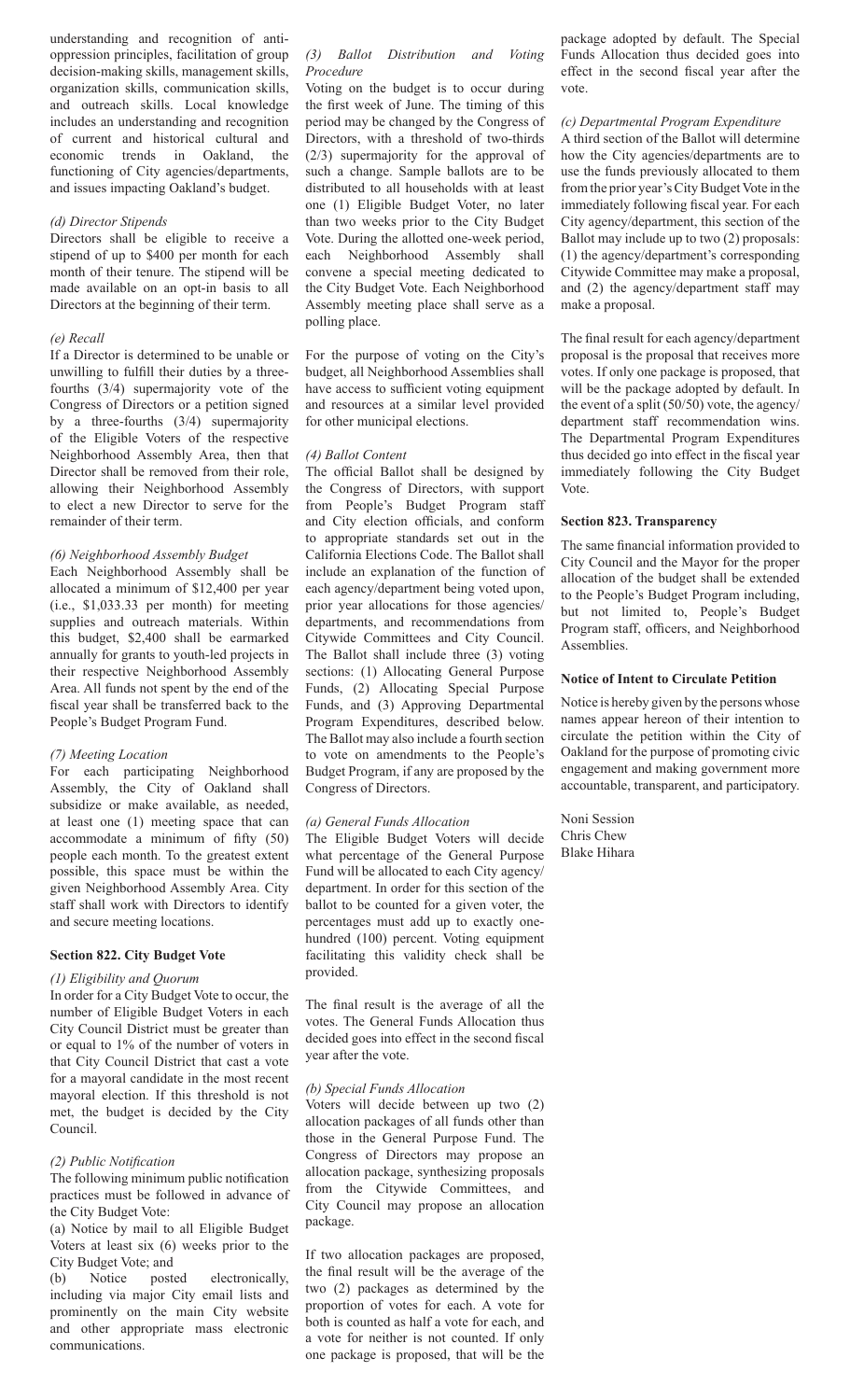**The city attorney has prepared the following title and summary of the chief purpose and points of the proposed measure:**

**A MEASURE THAT WOULD AMEND THE OAKLAND CITY CHARTER TO: (1) AUTHORIZE ELIGI-BLE OAKLAND RESIDENTS TO VOTE TO DETERMINE AND ALLOCATE THE CITY OF OAKLAND'S BUDGET; (2) CREATE THE DEPARTMENT OF THE PEOPLE'S BUDGET PROGRAM; (3) ESTABLISH ASSEMBLIES IN NEIGHBORHOODS AND THE ELECTION OF DIRECTORS OF THE ASSEMBLIES; AND (4) CREATE CITYWIDE COMMITTEES TO MAKE BUDGET ALLOCATION PROPOSALS.** 

**This measure amends City Charter section 801, which authorizes the City Council to adopt and allocate the City's budget, and adds sections 813-823 to City Charter Article VIII to create a process for certain Oakland residents to determine the City's annual budget ("Residents' City Budget Vote"). The Measure defines "Eligible Budget Voter" as an Oakland resident who is 16 years or older who attended one of ten "Neighborhood Assemblies" during the past 12 months. Eligible Budget Voters would vote on (1) allocation of General Purpose Funds, (2) allocation of Special Purpose Funds (funds other than those in the General Purpose Fund), and (3) departmental program expenditures. The votes would be tabulated according to a formula in the measure.** 

**This measure would create the People's Budget Program, a new City Department, to oversee the budget processes established by this measure. This measure creates a People's Budget Program Fund ("Fund") and states that the Fund shall be \$11.2 million for the first five years, adjusted annually for inflation. The Fund shall be used to pay for (1) the salaries and benefits of People's Budget Program staff including one "Coordinator" and two to four full-time "Organizers" for each City Council District, (2) "Neighborhood Assembly" budgets, (3) training and leadership development for "Directors", "Organizers" and "Coordinators", (4) monthly stipends for "Directors," (5) expenses including rent and mailing, and (6) the costs of the City Budget Vote election. After the first five years, the Fund shall be allocated as provided by the measure.** 

**This measure would create: 1) "Citywide Committees" focused on specific agencies or departments of the City or on specific subject matters, 2)"Neighborhood Assemblies" defined as a body of Oakland residents from a geographic area composed of approximately 2,500 to 5,000 people with three to five directors, and 3) a "Congress of Directors", an executive board of the People's Budget Program, to oversee program personnel, the program funds, and the City Budget Vote. The Congress of Directors is comprised of all Neighborhood Assembly Directors. Citywide Committees may include representatives from the appropriate City agency or department and would receive budget allocation proposals from Neighborhood Assemblies and create budget proposals for the use of special funds. Neighborhood Assemblies will elect delegates to serve on the Citywide Committees.** 

**This measure would require that each City Council District meet an Eligible Budget Voter threshold before the City Budget Vote can occur. If this threshold is not met, the measure requires that the City Council decide the budget.** 

**Capitalized terms used herein are defined in the measure.**

# **NOTICE TO THE PUBLIC: THIS PETITION MAY BE CIRCULATED BY A PAID SIGNATURE GATHERER OR A VOLUNTEER. YOU HAVE THE RIGHT TO ASK.**

| 29. Print Your                                                                                                              | Residence                                                                                                                                                                                                                                   |      |  |
|-----------------------------------------------------------------------------------------------------------------------------|---------------------------------------------------------------------------------------------------------------------------------------------------------------------------------------------------------------------------------------------|------|--|
|                                                                                                                             |                                                                                                                                                                                                                                             |      |  |
| 30. Print Your                                                                                                              | Residence<br>Address: the contract of the contract of the contract of the contract of the contract of the contract of the contract of the contract of the contract of the contract of the contract of the contract of the contract of the c |      |  |
| Sign Your<br>Name: 2008 - 2008 - 2010 - 2010 - 2010 - 2010 - 2010 - 2010 - 2010 - 2010 - 2010 - 2010 - 2010 - 2010 - 2010 - | $\overline{\phantom{a}}$ City:                                                                                                                                                                                                              | Zip: |  |

*To sign this petition, you must be registered to vote in the City of Oakland.*

| , am a voter or am qualified to register to vote in the City of Oakland, California.                                                                                                                                                                                   |
|------------------------------------------------------------------------------------------------------------------------------------------------------------------------------------------------------------------------------------------------------------------------|
| . I circulated this                                                                                                                                                                                                                                                    |
|                                                                                                                                                                                                                                                                        |
| section of the petition and witnessed each of the appended signatures being written. Each signature on this petition is, to the best<br>of my information and belief, the genuine signature of the person whose name it purports to be.All signatures on this document |
| . I certify under                                                                                                                                                                                                                                                      |
|                                                                                                                                                                                                                                                                        |
|                                                                                                                                                                                                                                                                        |
| (month and day                                                                                                                                                                                                                                                         |
|                                                                                                                                                                                                                                                                        |
|                                                                                                                                                                                                                                                                        |
|                                                                                                                                                                                                                                                                        |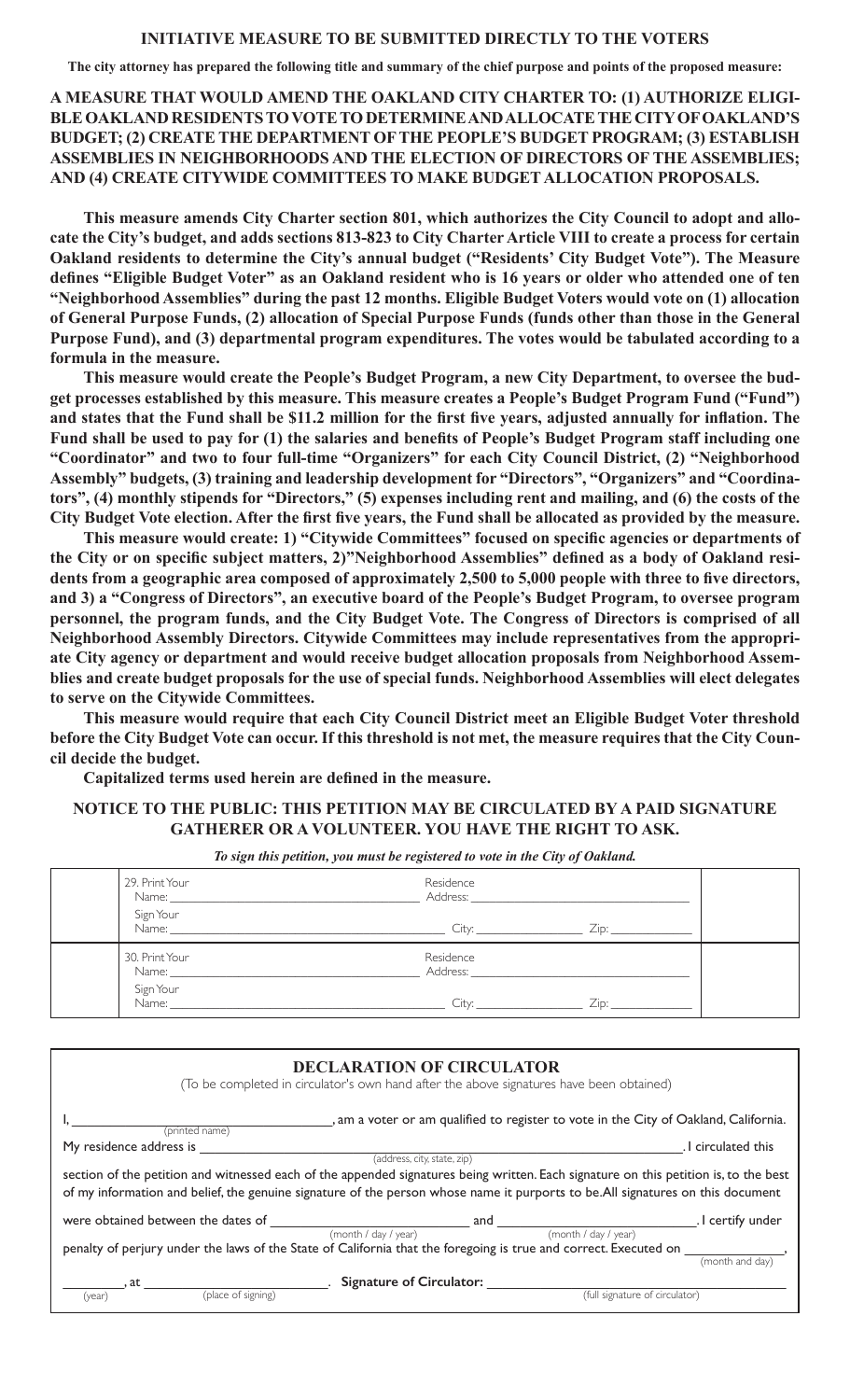**The city attorney has prepared the following title and summary of the chief purpose and points of the proposed measure:**

**A MEASURE THAT WOULD AMEND THE OAKLAND CITY CHARTER TO: (1) AUTHORIZE ELIGI-BLE OAKLAND RESIDENTS TO VOTE TO DETERMINE AND ALLOCATE THE CITY OF OAKLAND'S BUDGET; (2) CREATE THE DEPARTMENT OF THE PEOPLE'S BUDGET PROGRAM; (3) ESTABLISH ASSEMBLIES IN NEIGHBORHOODS AND THE ELECTION OF DIRECTORS OF THE ASSEMBLIES; AND (4) CREATE CITYWIDE COMMITTEES TO MAKE BUDGET ALLOCATION PROPOSALS.** 

**This measure amends City Charter section 801, which authorizes the City Council to adopt and allocate the City's budget, and adds sections 813-823 to City Charter Article VIII to create a process for certain Oakland residents to determine the City's annual budget ("Residents' City Budget Vote"). The Measure defines "Eligible Budget Voter" as an Oakland resident who is 16 years or older who attended one of ten "Neighborhood Assemblies" during the past 12 months. Eligible Budget Voters would vote on (1) allocation of General Purpose Funds, (2) allocation of Special Purpose Funds (funds other than those in the General Purpose Fund), and (3) departmental program expenditures. The votes would be tabulated according to a formula in the measure.** 

**This measure would create the People's Budget Program, a new City Department, to oversee the budget processes established by this measure. This measure creates a People's Budget Program Fund ("Fund") and states that the Fund shall be \$11.2 million for the first five years, adjusted annually for inflation. The Fund shall be used to pay for (1) the salaries and benefits of People's Budget Program staff including one "Coordinator" and two to four full-time "Organizers" for each City Council District, (2) "Neighborhood Assembly" budgets, (3) training and leadership development for "Directors", "Organizers" and "Coordinators", (4) monthly stipends for "Directors," (5) expenses including rent and mailing, and (6) the costs of the City Budget Vote election. After the first five years, the Fund shall be allocated as provided by the measure.** 

**This measure would create: 1) "Citywide Committees" focused on specific agencies or departments of the City or on specific subject matters, 2)"Neighborhood Assemblies" defined as a body of Oakland residents from a geographic area composed of approximately 2,500 to 5,000 people with three to five directors, and 3) a "Congress of Directors", an executive board of the People's Budget Program, to oversee program personnel, the program funds, and the City Budget Vote. The Congress of Directors is comprised of all Neighborhood Assembly Directors. Citywide Committees may include representatives from the appropriate City agency or department and would receive budget allocation proposals from Neighborhood Assemblies and create budget proposals for the use of special funds. Neighborhood Assemblies will elect delegates to serve on the Citywide Committees.** 

**This measure would require that each City Council District meet an Eligible Budget Voter threshold before the City Budget Vote can occur. If this threshold is not met, the measure requires that the City Council decide the budget.** 

**Capitalized terms used herein are defined in the measure.**

|                                                                                                                                                                                                                                                 | To sign this petition, you must be registered to vote in the City of Oakland.                                                                                                                                                              | official use only |
|-------------------------------------------------------------------------------------------------------------------------------------------------------------------------------------------------------------------------------------------------|--------------------------------------------------------------------------------------------------------------------------------------------------------------------------------------------------------------------------------------------|-------------------|
| 22. Print Your                                                                                                                                                                                                                                  | Residence                                                                                                                                                                                                                                  |                   |
| Sign Your                                                                                                                                                                                                                                       | $\bullet$<br>Name: <u>City:</u> City: <u>City: Zip:</u> Zip:                                                                                                                                                                               |                   |
| 23. Print Your                                                                                                                                                                                                                                  | $\overline{\phantom{a}}$<br>Residence<br>$\frac{1}{\sqrt{2}}$                                                                                                                                                                              |                   |
| Sign Your                                                                                                                                                                                                                                       | $\sim$<br>Name: <u>City:</u> City: <u>City: Zip:</u> Zip:                                                                                                                                                                                  |                   |
| 24. Print Your<br>Name: Name: Name: Name: Name: Name: Name: Name: Name: Name: Name: Name: Name: Name: Name: Name: Name: Name: Name: Name: Name: Name: Name: Name: Name: Name: Name: Name: Name: Name: Name: Name: Name: Name: Name: Name: Name: | Residence                                                                                                                                                                                                                                  |                   |
| Sign Your                                                                                                                                                                                                                                       |                                                                                                                                                                                                                                            |                   |
| 25. Print Your                                                                                                                                                                                                                                  | Residence<br>Name: Address: Address: Address: Address: Address: Address: Address: Address: Address: Address: Address: Address: Address: Address: Address: Address: Address: Address: Address: Address: Address: Address: Address: Address: |                   |
| Sign Your                                                                                                                                                                                                                                       | Name: <u>Zip: Zip:</u> Zip: 211                                                                                                                                                                                                            |                   |
| 26. Print Your                                                                                                                                                                                                                                  | Residence<br>Name: Address: Address: Address: Address: Address: Address: Address: Address: Address: Address: Address: Address: Address: Address: Address: Address: Address: Address: Address: Address: Address: Address: Address: Address: |                   |
| Sign Your                                                                                                                                                                                                                                       |                                                                                                                                                                                                                                            |                   |
| 27. Print Your                                                                                                                                                                                                                                  | Residence                                                                                                                                                                                                                                  |                   |
| Sign Your                                                                                                                                                                                                                                       | Name: <u>City: City: City: Zip:</u>                                                                                                                                                                                                        |                   |
| 28. Print Your                                                                                                                                                                                                                                  | Residence                                                                                                                                                                                                                                  |                   |
| Sign Your                                                                                                                                                                                                                                       | Name: <u>City:</u> Zip: 2010.                                                                                                                                                                                                              |                   |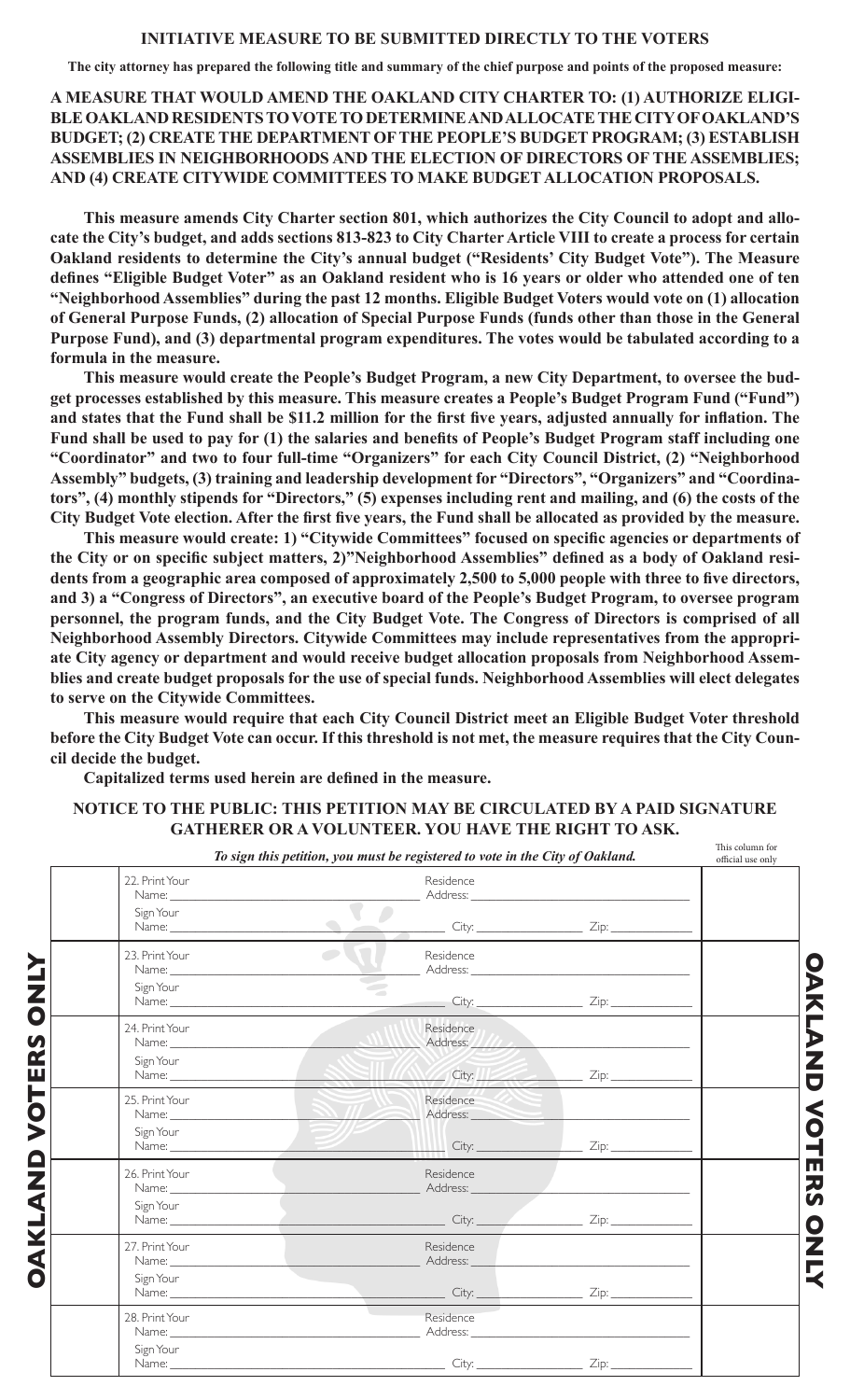**The city attorney has prepared the following title and summary of the chief purpose and points of the proposed measure:**

**A MEASURE THAT WOULD AMEND THE OAKLAND CITY CHARTER TO: (1) AUTHORIZE ELIGI-BLE OAKLAND RESIDENTS TO VOTE TO DETERMINE AND ALLOCATE THE CITY OF OAKLAND'S BUDGET; (2) CREATE THE DEPARTMENT OF THE PEOPLE'S BUDGET PROGRAM; (3) ESTABLISH ASSEMBLIES IN NEIGHBORHOODS AND THE ELECTION OF DIRECTORS OF THE ASSEMBLIES; AND (4) CREATE CITYWIDE COMMITTEES TO MAKE BUDGET ALLOCATION PROPOSALS.** 

**This measure amends City Charter section 801, which authorizes the City Council to adopt and allocate the City's budget, and adds sections 813-823 to City Charter Article VIII to create a process for certain Oakland residents to determine the City's annual budget ("Residents' City Budget Vote"). The Measure defines "Eligible Budget Voter" as an Oakland resident who is 16 years or older who attended one of ten "Neighborhood Assemblies" during the past 12 months. Eligible Budget Voters would vote on (1) allocation of General Purpose Funds, (2) allocation of Special Purpose Funds (funds other than those in the General Purpose Fund), and (3) departmental program expenditures. The votes would be tabulated according to a formula in the measure.** 

**This measure would create the People's Budget Program, a new City Department, to oversee the budget processes established by this measure. This measure creates a People's Budget Program Fund ("Fund") and states that the Fund shall be \$11.2 million for the first five years, adjusted annually for inflation. The Fund shall be used to pay for (1) the salaries and benefits of People's Budget Program staff including one "Coordinator" and two to four full-time "Organizers" for each City Council District, (2) "Neighborhood Assembly" budgets, (3) training and leadership development for "Directors", "Organizers" and "Coordinators", (4) monthly stipends for "Directors," (5) expenses including rent and mailing, and (6) the costs of the City Budget Vote election. After the first five years, the Fund shall be allocated as provided by the measure.** 

**This measure would create: 1) "Citywide Committees" focused on specific agencies or departments of the City or on specific subject matters, 2)"Neighborhood Assemblies" defined as a body of Oakland residents from a geographic area composed of approximately 2,500 to 5,000 people with three to five directors, and 3) a "Congress of Directors", an executive board of the People's Budget Program, to oversee program personnel, the program funds, and the City Budget Vote. The Congress of Directors is comprised of all Neighborhood Assembly Directors. Citywide Committees may include representatives from the appropriate City agency or department and would receive budget allocation proposals from Neighborhood Assemblies and create budget proposals for the use of special funds. Neighborhood Assemblies will elect delegates to serve on the Citywide Committees.** 

**This measure would require that each City Council District meet an Eligible Budget Voter threshold before the City Budget Vote can occur. If this threshold is not met, the measure requires that the City Council decide the budget.** 

**Capitalized terms used herein are defined in the measure.**

| 15. Print Your |                                                                                                                                                                                                                                                                                                                                                                                                                               | To sign this petition, you must be registered to vote in the City of Oakland.<br>Residence                                                                                                                                                 |                                                                                                                                                                                                                                      | official use only |
|----------------|-------------------------------------------------------------------------------------------------------------------------------------------------------------------------------------------------------------------------------------------------------------------------------------------------------------------------------------------------------------------------------------------------------------------------------|--------------------------------------------------------------------------------------------------------------------------------------------------------------------------------------------------------------------------------------------|--------------------------------------------------------------------------------------------------------------------------------------------------------------------------------------------------------------------------------------|-------------------|
| Sign Your      |                                                                                                                                                                                                                                                                                                                                                                                                                               | $\bullet$<br>Name: <u>City: Zip: Zip: Zip: 21</u>                                                                                                                                                                                          |                                                                                                                                                                                                                                      |                   |
| 16. Print Your | $\overline{\phantom{a}}$                                                                                                                                                                                                                                                                                                                                                                                                      | Residence                                                                                                                                                                                                                                  |                                                                                                                                                                                                                                      |                   |
| Sign Your      |                                                                                                                                                                                                                                                                                                                                                                                                                               | $\Rightarrow$                                                                                                                                                                                                                              |                                                                                                                                                                                                                                      |                   |
| 17. Print Your |                                                                                                                                                                                                                                                                                                                                                                                                                               | Residence                                                                                                                                                                                                                                  |                                                                                                                                                                                                                                      |                   |
| Sign Your      |                                                                                                                                                                                                                                                                                                                                                                                                                               |                                                                                                                                                                                                                                            |                                                                                                                                                                                                                                      |                   |
| 18. Print Your | Name: $\frac{1}{\sqrt{1-\frac{1}{\sqrt{1-\frac{1}{\sqrt{1-\frac{1}{\sqrt{1-\frac{1}{\sqrt{1-\frac{1}{\sqrt{1-\frac{1}{\sqrt{1-\frac{1}{\sqrt{1-\frac{1}{\sqrt{1-\frac{1}{\sqrt{1-\frac{1}{\sqrt{1-\frac{1}{\sqrt{1-\frac{1}{\sqrt{1-\frac{1}{\sqrt{1-\frac{1}{\sqrt{1-\frac{1}{\sqrt{1-\frac{1}{\sqrt{1-\frac{1}{\sqrt{1-\frac{1}{\sqrt{1-\frac{1}{\sqrt{1-\frac{1}{\sqrt{1-\frac{1}{\sqrt{1-\frac{1}{\sqrt{1-\frac{1}{\sqrt$ | Residence                                                                                                                                                                                                                                  | Address: <u>Contract of the Contract of the Contract of the Contract of the Contract of the Contract of the Contract of the Contract of the Contract of the Contract of the Contract of the Contract of the Contract of the Cont</u> |                   |
| Sign Your      |                                                                                                                                                                                                                                                                                                                                                                                                                               |                                                                                                                                                                                                                                            |                                                                                                                                                                                                                                      |                   |
| 19. Print Your |                                                                                                                                                                                                                                                                                                                                                                                                                               | Residence                                                                                                                                                                                                                                  |                                                                                                                                                                                                                                      |                   |
| Sign Your      |                                                                                                                                                                                                                                                                                                                                                                                                                               | Name: <u>City:</u> City: <u>City: Zip:</u> 2011.                                                                                                                                                                                           |                                                                                                                                                                                                                                      |                   |
| 20. Print Your |                                                                                                                                                                                                                                                                                                                                                                                                                               | Residence<br>Name: Name: Name: Name: Name: Name: Name: Name: Name: Name: Name: Name: Name: Name: Name: Name: Name: Name: Name: Name: Name: Name: Name: Name: Name: Name: Name: Name: Name: Name: Name: Name: Name: Name: Name: Name: Name: |                                                                                                                                                                                                                                      |                   |
| Sign Your      |                                                                                                                                                                                                                                                                                                                                                                                                                               | City: City: <u>City: Zip: Zip: Zip: 21</u>                                                                                                                                                                                                 |                                                                                                                                                                                                                                      |                   |
| 21. Print Your |                                                                                                                                                                                                                                                                                                                                                                                                                               | Residence<br>Name: Address: Address: Address: Address: Address: Address: Address: Address: Address: Address: Address: Address: Address: Address: Address: Address: Address: Address: Address: Address: Address: Address: Address: Address: |                                                                                                                                                                                                                                      |                   |
| Sign Your      |                                                                                                                                                                                                                                                                                                                                                                                                                               |                                                                                                                                                                                                                                            |                                                                                                                                                                                                                                      |                   |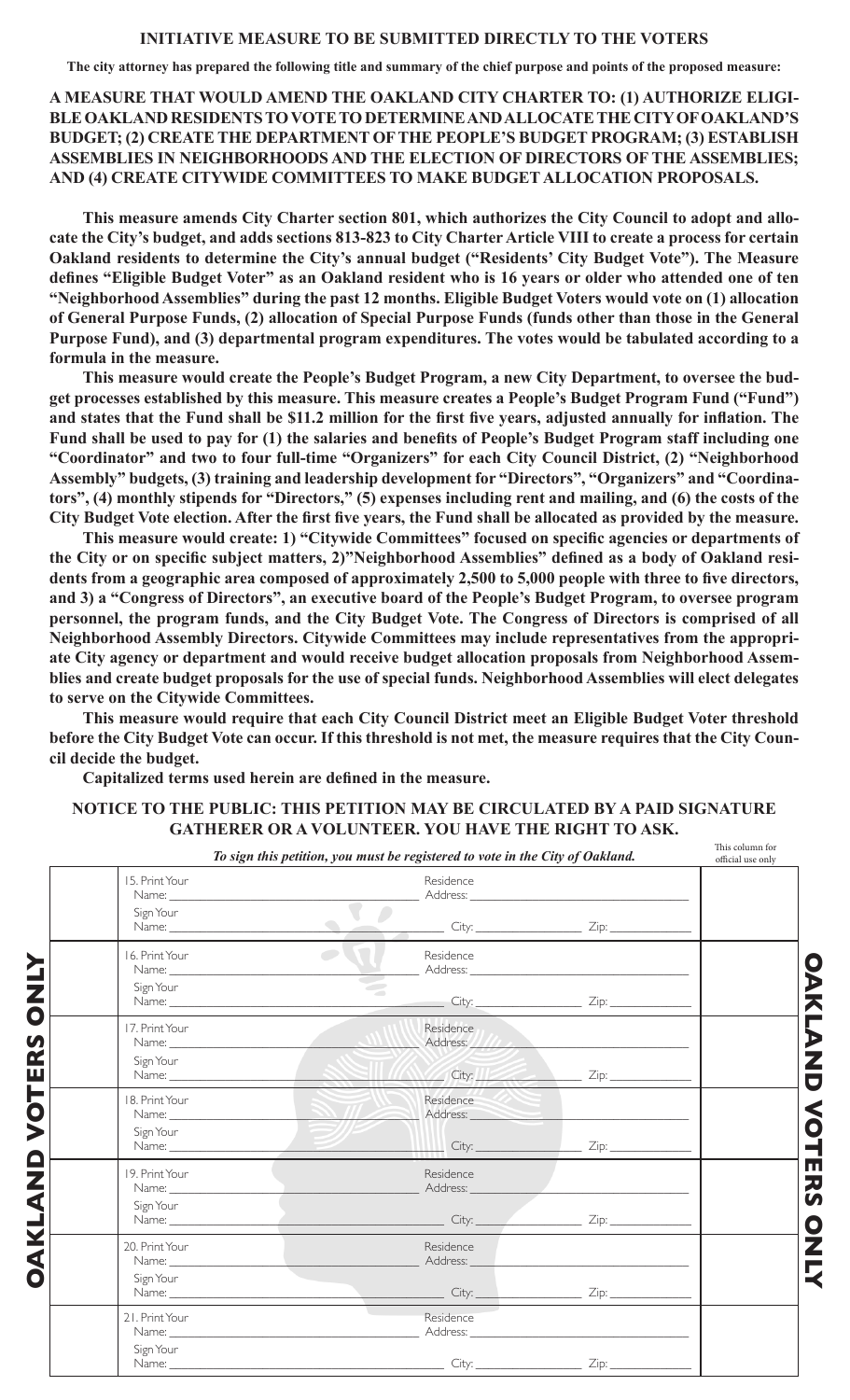**The city attorney has prepared the following title and summary of the chief purpose and points of the proposed measure:**

**A MEASURE THAT WOULD AMEND THE OAKLAND CITY CHARTER TO: (1) AUTHORIZE ELIGI-BLE OAKLAND RESIDENTS TO VOTE TO DETERMINE AND ALLOCATE THE CITY OF OAKLAND'S BUDGET; (2) CREATE THE DEPARTMENT OF THE PEOPLE'S BUDGET PROGRAM; (3) ESTABLISH ASSEMBLIES IN NEIGHBORHOODS AND THE ELECTION OF DIRECTORS OF THE ASSEMBLIES; AND (4) CREATE CITYWIDE COMMITTEES TO MAKE BUDGET ALLOCATION PROPOSALS.** 

**This measure amends City Charter section 801, which authorizes the City Council to adopt and allocate the City's budget, and adds sections 813-823 to City Charter Article VIII to create a process for certain Oakland residents to determine the City's annual budget ("Residents' City Budget Vote"). The Measure defines "Eligible Budget Voter" as an Oakland resident who is 16 years or older who attended one of ten "Neighborhood Assemblies" during the past 12 months. Eligible Budget Voters would vote on (1) allocation of General Purpose Funds, (2) allocation of Special Purpose Funds (funds other than those in the General Purpose Fund), and (3) departmental program expenditures. The votes would be tabulated according to a formula in the measure.** 

**This measure would create the People's Budget Program, a new City Department, to oversee the budget processes established by this measure. This measure creates a People's Budget Program Fund ("Fund") and states that the Fund shall be \$11.2 million for the first five years, adjusted annually for inflation. The Fund shall be used to pay for (1) the salaries and benefits of People's Budget Program staff including one "Coordinator" and two to four full-time "Organizers" for each City Council District, (2) "Neighborhood Assembly" budgets, (3) training and leadership development for "Directors", "Organizers" and "Coordinators", (4) monthly stipends for "Directors," (5) expenses including rent and mailing, and (6) the costs of the City Budget Vote election. After the first five years, the Fund shall be allocated as provided by the measure.** 

**This measure would create: 1) "Citywide Committees" focused on specific agencies or departments of the City or on specific subject matters, 2)"Neighborhood Assemblies" defined as a body of Oakland residents from a geographic area composed of approximately 2,500 to 5,000 people with three to five directors, and 3) a "Congress of Directors", an executive board of the People's Budget Program, to oversee program personnel, the program funds, and the City Budget Vote. The Congress of Directors is comprised of all Neighborhood Assembly Directors. Citywide Committees may include representatives from the appropriate City agency or department and would receive budget allocation proposals from Neighborhood Assemblies and create budget proposals for the use of special funds. Neighborhood Assemblies will elect delegates to serve on the Citywide Committees.** 

**This measure would require that each City Council District meet an Eligible Budget Voter threshold before the City Budget Vote can occur. If this threshold is not met, the measure requires that the City Council decide the budget.** 

**Capitalized terms used herein are defined in the measure.**

|                                                                                                                                                                                                                                                                     | To sign this petition, you must be registered to vote in the City of Oakland.                                                                                                                                                                                                                                                                                                                                                                                          |                                                                                                                                                                                                                               | This column for<br>official use only |
|---------------------------------------------------------------------------------------------------------------------------------------------------------------------------------------------------------------------------------------------------------------------|------------------------------------------------------------------------------------------------------------------------------------------------------------------------------------------------------------------------------------------------------------------------------------------------------------------------------------------------------------------------------------------------------------------------------------------------------------------------|-------------------------------------------------------------------------------------------------------------------------------------------------------------------------------------------------------------------------------|--------------------------------------|
| 8. Print Your<br>Sign Your                                                                                                                                                                                                                                          | Residence<br>$\bullet$<br>Name: <u>City:</u> Zip: <u>Zip:</u>                                                                                                                                                                                                                                                                                                                                                                                                          |                                                                                                                                                                                                                               |                                      |
| 9. Print Your<br>Sign Your                                                                                                                                                                                                                                          | $\overline{\phantom{a}}$<br>Residence<br>Š<br>$\sim$<br>Name: <u>City:</u> City: <u>City: Zip:</u> Zip:                                                                                                                                                                                                                                                                                                                                                                |                                                                                                                                                                                                                               |                                      |
| 10. Print Your<br>Sign Your                                                                                                                                                                                                                                         | Residence                                                                                                                                                                                                                                                                                                                                                                                                                                                              |                                                                                                                                                                                                                               |                                      |
| II. Print Your<br>Sign Your                                                                                                                                                                                                                                         | Residence<br>Name: $\frac{1}{\sqrt{1-\frac{1}{2}}\sqrt{1-\frac{1}{2}}\sqrt{1-\frac{1}{2}}\sqrt{1-\frac{1}{2}}\sqrt{1-\frac{1}{2}}\sqrt{1-\frac{1}{2}}\sqrt{1-\frac{1}{2}}\sqrt{1-\frac{1}{2}}\sqrt{1-\frac{1}{2}}\sqrt{1-\frac{1}{2}}\sqrt{1-\frac{1}{2}}\sqrt{1-\frac{1}{2}}\sqrt{1-\frac{1}{2}}\sqrt{1-\frac{1}{2}}\sqrt{1-\frac{1}{2}}\sqrt{1-\frac{1}{2}}\sqrt{1-\frac{1}{2}}\sqrt{1-\frac{1}{2}}\sqrt{1-\frac{1}{2}}$<br>Name: <u>Zip:</u> City: <u>Zip:</u> Zip: | Address: New York Street, New York Street, New York Street, New York Street, New York Street, New York Street, New York Street, New York Street, New York Street, New York Street, New York Street, New York Street, New York |                                      |
| 12. Print Your<br>Sign Your                                                                                                                                                                                                                                         | Residence<br>Name: Address: Address:<br>Name: <u>City:</u> City: <u>City: Zip:</u> City: 2014                                                                                                                                                                                                                                                                                                                                                                          |                                                                                                                                                                                                                               |                                      |
| 13. Print Your<br>Sign Your<br>Name: <u>University of the Second Community of the Second Community of the Second Community of the Second Community of the Second Community of the Second Community of the Second Community of the Second Community of the Secon</u> | Residence<br>Name: Name and the state of the state of the state of the state of the state of the state of the state of the state of the state of the state of the state of the state of the state of the state of the state of the state of<br>Address:                                                                                                                                                                                                                |                                                                                                                                                                                                                               |                                      |
| 14. Print Your<br>Sign Your                                                                                                                                                                                                                                         | Residence<br>Name: Address: Address: Address: Address: Address: Address: Address: Address: Address: Address: Address: Address: Address: Address: Address: Address: Address: Address: Address: Address: Address: Address: Address: Address:                                                                                                                                                                                                                             |                                                                                                                                                                                                                               |                                      |